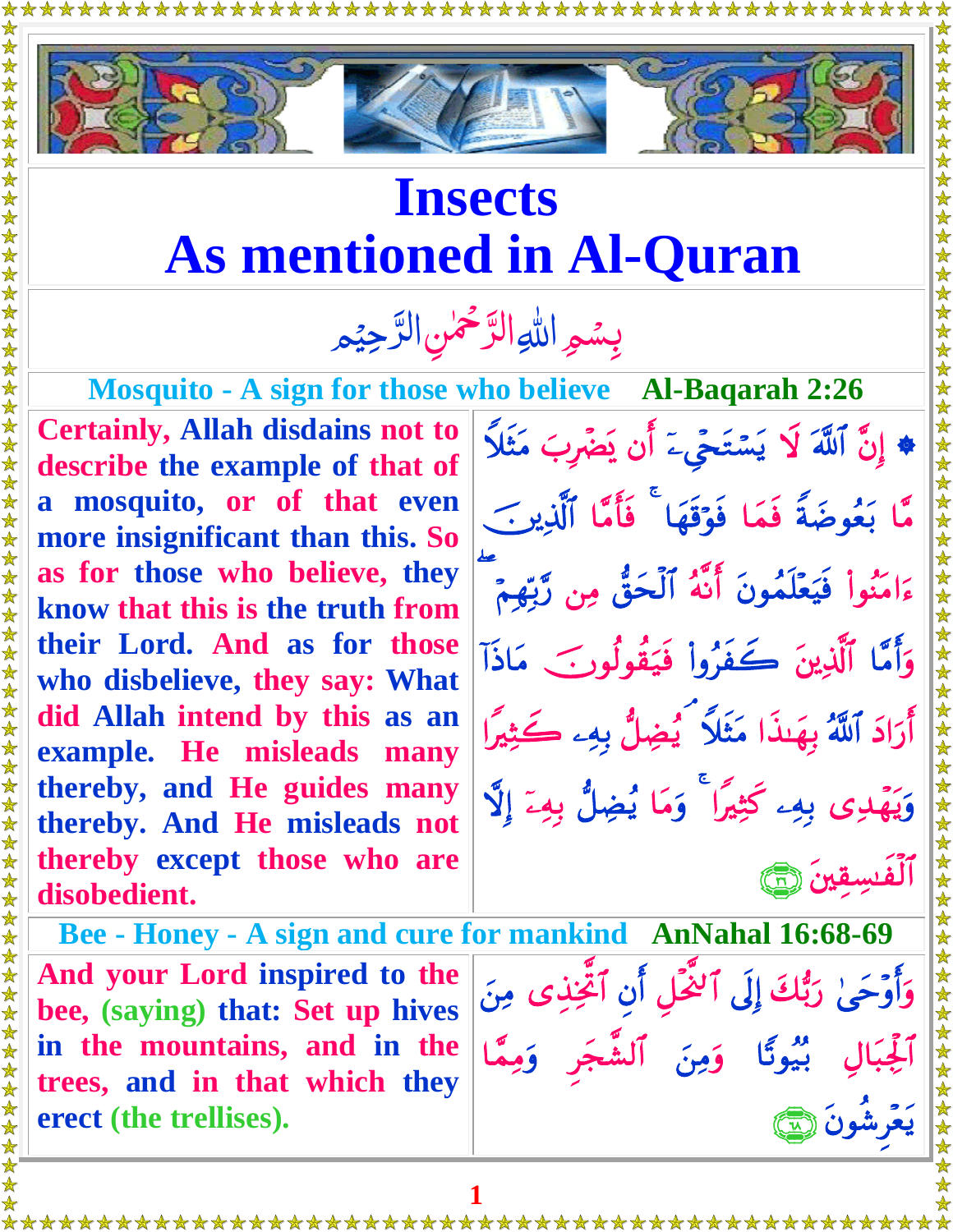**Then eat of all the fruits, and follow the ways of your Lord, made smooth (for you). There comes forth from their bellies a drink of varying colors, wherein is healing for mankind. Certainly, in this is a sure sign for a people who give thought.**

**And there were gathered before Solomon his armies of the jinn and men, and the birds, and they were setin battle order.**  $\overline{\mathbf{r}}$ 

**Until, when they came upon the valley of the ants, an ant said: O ants, enter your dwellings lest Solomon and his armies crush you, while they are not perceiving.**

**So he (Solomon) smiled, laughing at her speech, and said: My Lord, bestow upon me that I may be thankful for your favor with which You have favored upon me and upon my parents, and that I may do righteous deeds that will please You. And admit me by Your mercy among Your righteous slaves.**

ثَمَّ كُلِّي مِن كُلِّ ٱلشَّمَرَ'تِ فَأَسْلَكِي سُبُلَ رَبِّكِ ذَلَّلاً ۚ يَحْزُجُ مِنْ بُطُونِهَا شَرَابٌ مَحْتَلِفَ ٱلْوَ'نَهُۥ فِيهِ شِفَأَءٌ لِلنَّاسِ ۚ إِنَّ فِي دْ لِكَ لَأَيَةُ لِقَوْمِ يَتَفَكَّرُونَ إِنَّ يَ

**Ant - Wisdom for the community An-Namal 27:17-19**

وَحَشِرَ لِسُلَيمَينَ جَنُودُهُ مِنَ ٱلْجِنّ وَٱلاِنسِ وَٱلْطِيْرِ فَهُمْ يُوزَعُونَ ۞ حَيٌّ إِذَآ أَتَوۡأَ عَلَىٰ وَادِ ٱلنَّمَلِ قَالَتَّ

نَمَّلَةً يَتَأَيُّهَا ٱلنَّمَلُ آدَخَلُواْ مَسَنِكِنَكَمْ لَا يُحْطِمَنَّكُمْ سُلِيمَيْنُ وَجُنُودُهُ وَهِمْ لَا يَشْعُرُونَ ۞

فَتَبَسَّمَرَ ضَاحِكًا مِّن قَوْلِهَا وَقَالَ رَبّ أَوْزِعْنَيْ أَنْ أَشْكُرَ نِعْمَتَكَ ۚ أَلَٰٓيَ أَنْعَمَتَ عَلَّىَّ وَعَلَّىٰ وَ'لِدَى ۗ وَأَنَّ أَعْمَلَ صَلَّحًا تْرْضَىٰهُ وَأَدْخِلْنِي بِرَحْمَتِكَ فِي عِبَادِكَ الصّلحين هي

\*\*\*\*\*\*\*\*\*\*\*\*\*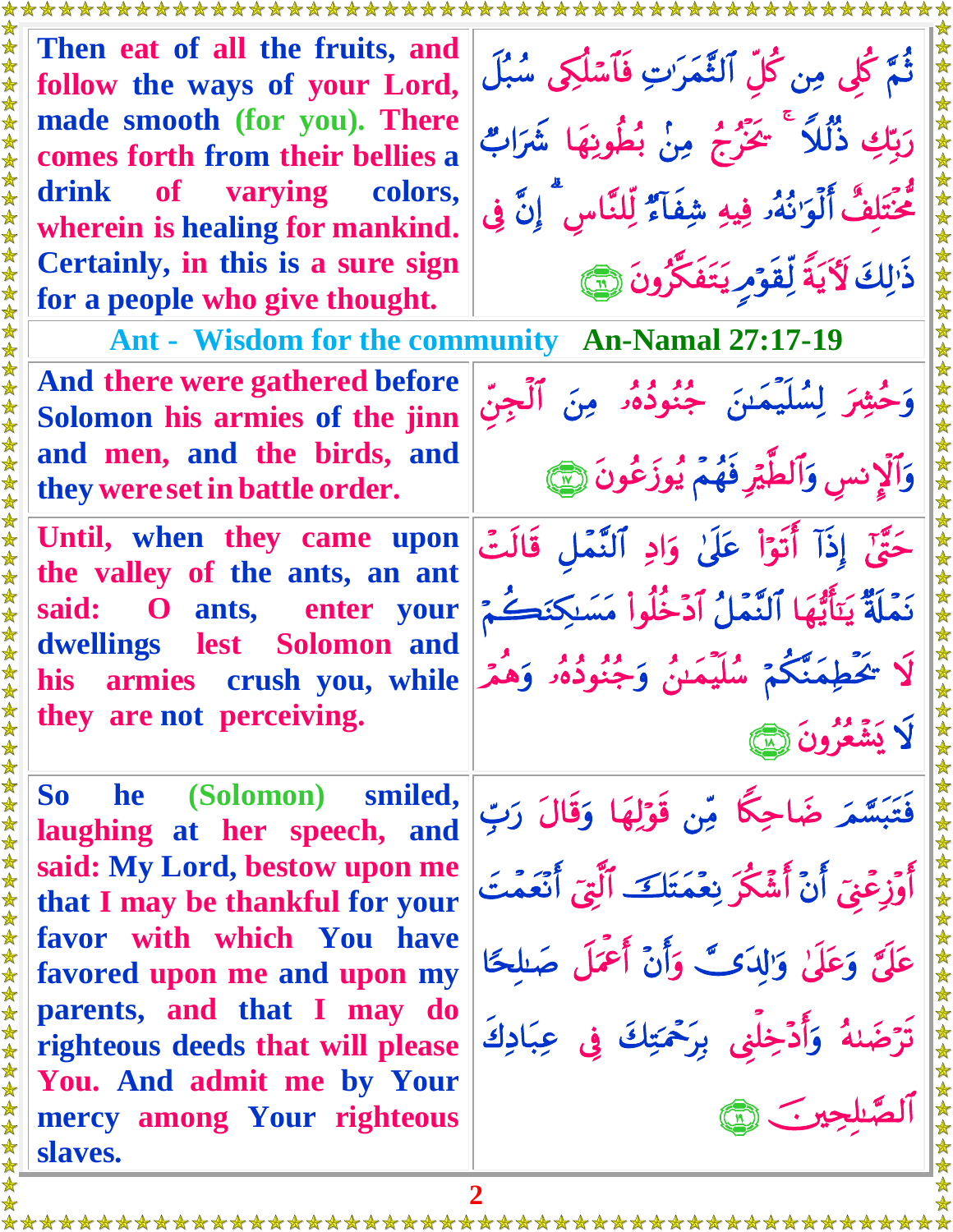## **Termite - Death reminder for a King Saba 34:14**

**Then, when We decreed death for him (Solomon), nothing informed them (jinn) of his death except a creeping creature of the earth, which gnawed away his staff. So when he fell down, the jinn saw clearly that if they had known the unseen, they would not have remained in the humiliating punishment.**

**O mankind, a parable is set forth, so listen to it. Indeed, those whom you call other than Allah cannot create a fly though they gather together for it. And if the fly snatched away a thing from them, they would have no power to release it from him (the fly). Weak are (both) the seeker and the sought.**

**Spider - A lesson for those who commit shirk Al-Ankaboot 29:41 The likeness of those who have taken protectors other than Allah is as the likeness of the spider, who takes (builds) a house. And indeed, the frailest of all houses is the spider's house. If they (only) knew.**

\*\*\*\*\*\*\*

j فَلَمَّا قَضَيْنَا عَلَيْهِ ٱلْمَوْتَ مَا دَهْمٌ عَلَىٰ مَوْتِهِۦٓ إِلَّا ۗ ذَابَّةَ ٱلْأَرْضَ تَأْكُلُ مِنسَأَتَهُۥ ۖ فَلَمَّا ۖ خَرَّ تَبَيَّنَتِ أَلْجِنَّ أَن لَوْ كَانُواْ يَعْلَمُونَ ٱلْغَيْبَ مَا لَبِثْواْ فِي العذاب المهين (٢٦

**Fly – A reminder for those who commit shirk AlHajj 22:73**

يَتَأَيُّهَا ٱلنَّاسُ ضَرِبَ مَثِلٌ فَأَسْتَمِعُواْ لَهُوٓ إِنَّ ٱلَّذِينَ تَدْعُونَ مِن دُونِ أَلَلَّهِ لَن يُخَلَّقُواْ ذَبَابًا وَلَّوِ أَجْتَمَعُواْ لَهُۥ وَإِن يَسْلَيْهِمُ ٱلْذِبَابُ شَيْئًا لَا يَسْتَنقذُوهُ مِنَّهُ ۖ ضَعُفَ الْطَالِبُ وَالْمَطَّلُوبُ رَبِّيَّ

مَثْلُ ٱلَّذِينَ ۖ ٱتَّحْذُواْ مِن دُورِ بِ ٱللَّهِ أَوْلِيَآءَ كَمَثْلِ ٱلْعَنڪِبُوتِ ٱتَّخَذْتُ بَيْتَا وَإِنَّ أَوْهَرٍ ۖ الْبُيُوتِ لَبَيتَ الْعَنْڪِبُوتِ لَوْ ڪَانُواْ يَعْلَمُونَ ۚ (َ ﴾ [

\*\*\*\*\*\*\*\*\*\*\*\*\*\*\*\*\*\*\*\*\*\*\*